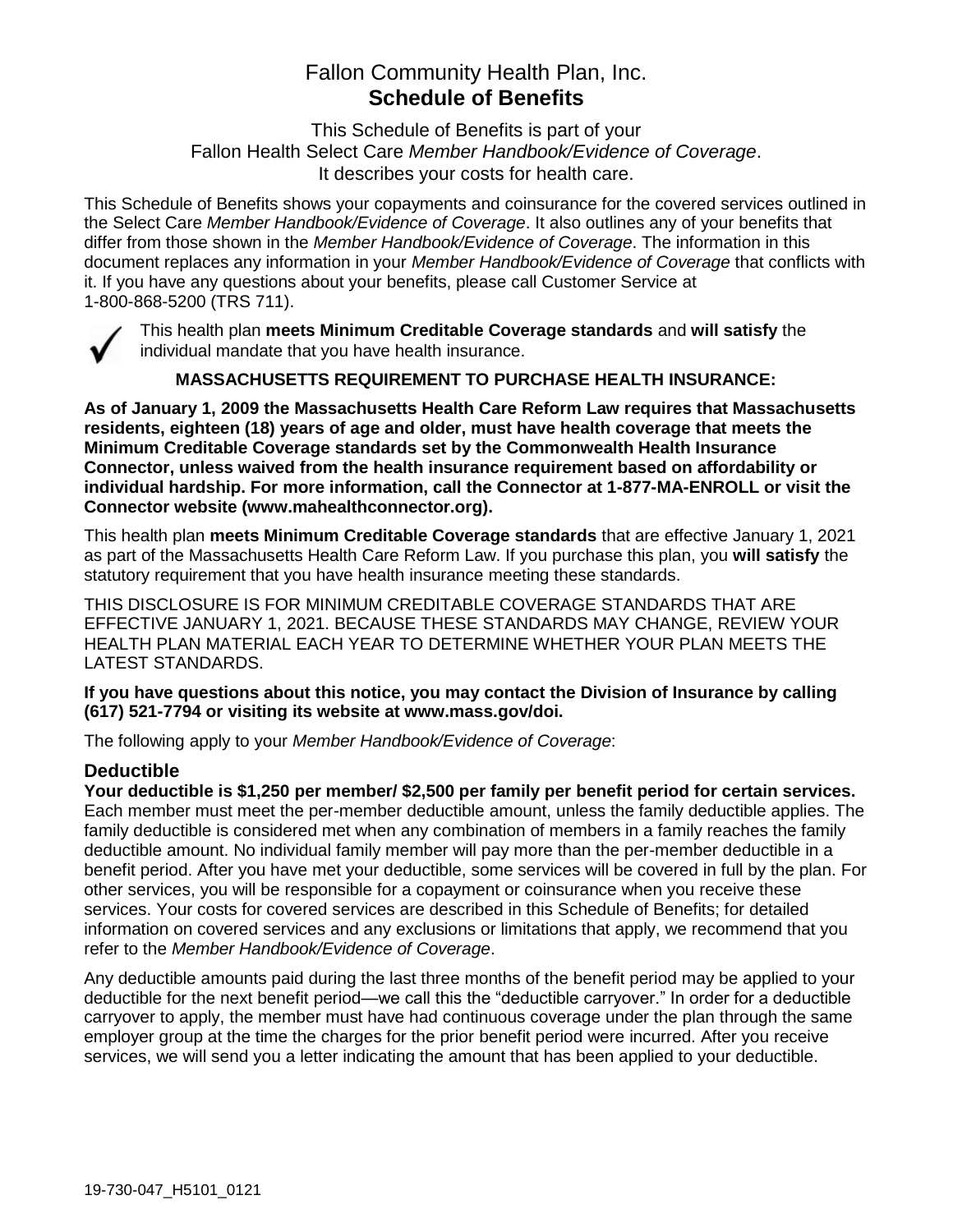### **Out-of-pocket maximum**

There is a limit to your out-of-pocket costs each benefit period. This is called your out-of-pocket maximum. The out-of-pocket maximum includes your deductible, coinsurance and copayments you pay. It does not include your plan premium. **Your out-of-pocket maximum is \$8,550 per member or \$17,100 per family**. Each member must meet the per-member out-of-pocket maximum, unless the family out-of-pocket maximum applies. The family out-of-pocket maximum is considered met when any combination of members in a family reaches the family out-of-pocket maximum. Please note that once any one member in a family accumulates **\$8,550** in out-of-pocket costs, that family member's out-ofpocket maximum is considered met, and that family member will have no additional out-of-pocket costs for the remainder of the benefit period.

#### **Domestic partner coverage**

You may include a domestic partner and his/her dependents under your family coverage. A domestic partner is defined as a partner of the same or opposite sex whom you have registered with your employer for eligibility for benefits, and have included under your family coverage for health insurance.

#### **It Fits! ™ benefit**

Your contract includes coverage for services provided under the It Fits! ™ program to a maximum of \$150.

#### **SmartShopper program**

Your contract includes coverage for services provided under the SmartShopper program. Please go to the Fallon Health website at www.fallonhealth.org and visit the member portal for details.

#### **Covered services**

The following chart shows your costs for covered services. These costs apply to the services in the **Description of benefits** section of your *Member Handbook/Evidence of Coverage*. In summary, your responsibilities are as follows: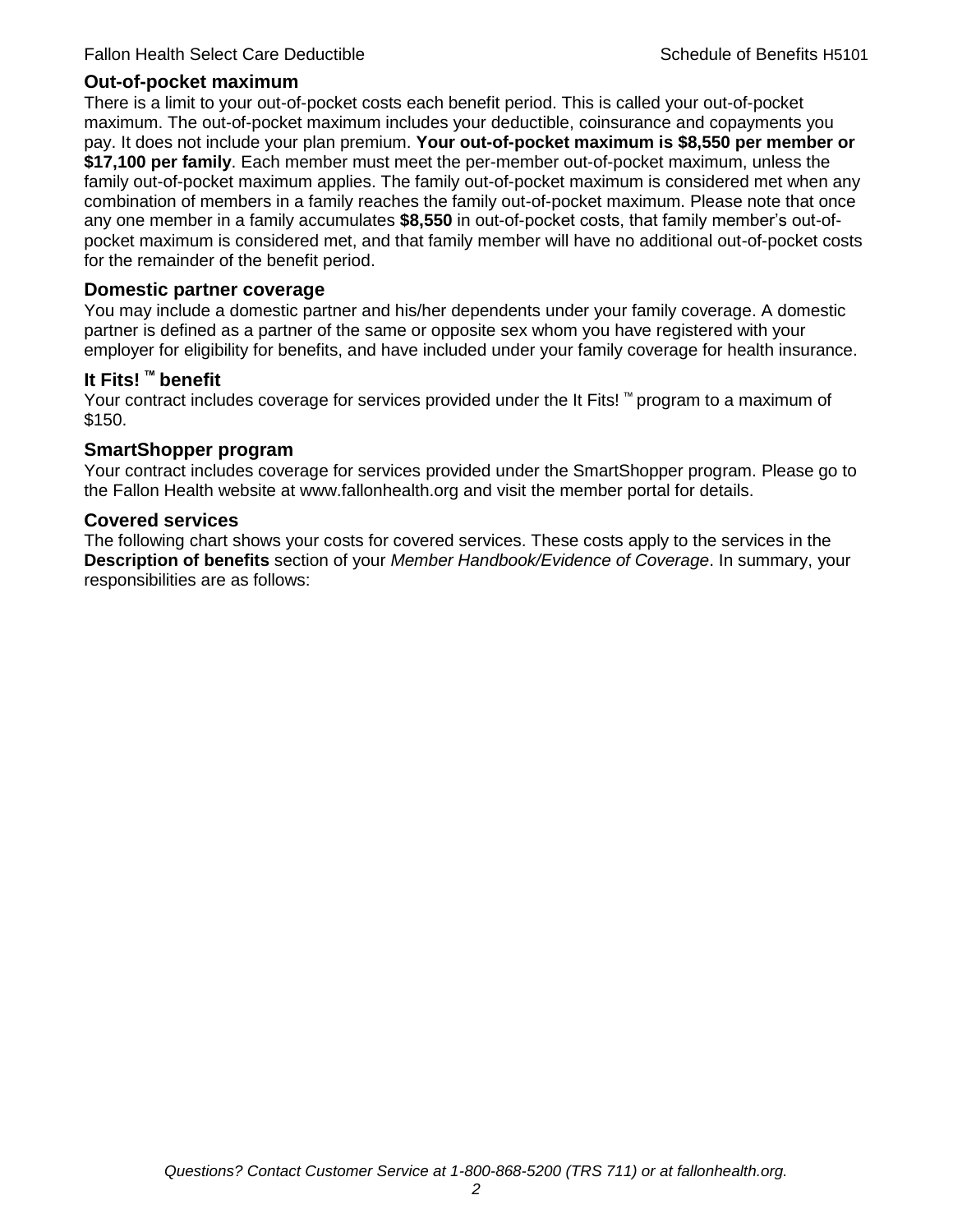Fallon Health Select Care Deductible **Schedule of Benefits H5101** Schedule of Benefits H5101

|    | <b>Covered services</b>                                                                                                                                                | <b>Benefits</b>                                   |
|----|------------------------------------------------------------------------------------------------------------------------------------------------------------------------|---------------------------------------------------|
|    | <b>Ambulance services</b>                                                                                                                                              |                                                   |
|    | 1. Ambulance transportation for an emergency                                                                                                                           | Covered in full after you<br>meet your deductible |
|    | 2. Ambulance transportation for non-emergency situations, when<br>medically necessary                                                                                  | Covered in full after you<br>meet your deductible |
|    | <b>Autism services</b>                                                                                                                                                 |                                                   |
|    | Prior authorization required                                                                                                                                           |                                                   |
| 1. | Habilitative and rehabilitative care                                                                                                                                   | \$20 copayment per visit                          |
|    | 2. Applied behavior analysis when supervised by a board certified<br>behavioral analyst                                                                                | Covered in full                                   |
|    | 3. Therapeutic care, services including speech, physical and<br>occupational therapy                                                                                   | \$20 copayment per visit                          |
|    | Durable medical equipment and prosthetic/orthotic devices                                                                                                              |                                                   |
|    | Referral and prior authorization required for most services                                                                                                            |                                                   |
| 1. | The purchase or rental of durable medical equipment and<br>prosthetic/orthotic devices (including the fitting, preparing, repairing<br>and modifying of the appliance) | 20% coinsurance                                   |
|    | 2. Scalp hair prosthesis (wigs) for individuals who have suffered hair                                                                                                 | 20% coinsurance                                   |
|    | loss as a result of the treatment of any form of cancer or leukemia.                                                                                                   |                                                   |
|    | Coverage is provided for one scalp hair prosthetic (wig) per                                                                                                           |                                                   |
|    | member per benefit period when the prosthesis is determined to be<br>medically necessary by a plan physician and the plan.                                             |                                                   |
|    |                                                                                                                                                                        |                                                   |
|    | 3. Breast prosthesis that is medically necessary after a covered<br>reconstructive surgery following a mastectomy                                                      | 20% coinsurance                                   |
| 4. | Prosthetic limbs which replace, in whole or in part, an arm or leg                                                                                                     | 20% coinsurance                                   |
| 5. | Insulin pump and insulin pump supplies                                                                                                                                 | Covered in full                                   |
| 6. | <b>Breast pumps</b>                                                                                                                                                    | Covered in full                                   |
| 7. | Up to \$2,000 per ear for hearing aid device only, every 36 months                                                                                                     | 20% coinsurance                                   |
|    | (must be 21 years of age or younger)                                                                                                                                   |                                                   |
|    | Related services and supplies for hearing aids (not subject to                                                                                                         |                                                   |
|    | the \$2,000 limit)                                                                                                                                                     |                                                   |
|    | 8. Medical and surgical supplies                                                                                                                                       | Covered in full after you<br>meet your deductible |
|    |                                                                                                                                                                        |                                                   |
|    | <b>Emergency and urgent care</b><br>1. Emergency room visits                                                                                                           | \$500 copayment per visit                         |
|    |                                                                                                                                                                        | after you meet your                               |
|    |                                                                                                                                                                        | deductible                                        |
| 2. | Emergency room visits when you are admitted to an observation                                                                                                          | Covered in full after you                         |
|    | room                                                                                                                                                                   | meet your deductible                              |
| 3. | Urgent care visits in a doctor's office or at an urgent care facility                                                                                                  | \$20 copayment per visit                          |
| 4. | Emergency prescription medication provided out of the Select Care                                                                                                      | Tier 1: \$5 copayment                             |
|    | service area as part of an approved emergency treatment                                                                                                                | Tier 2: \$25 copayment                            |
|    |                                                                                                                                                                        | Tier 3: \$40 copayment<br>Tier 4: \$250 copayment |
|    |                                                                                                                                                                        | for up to a 14-day supply                         |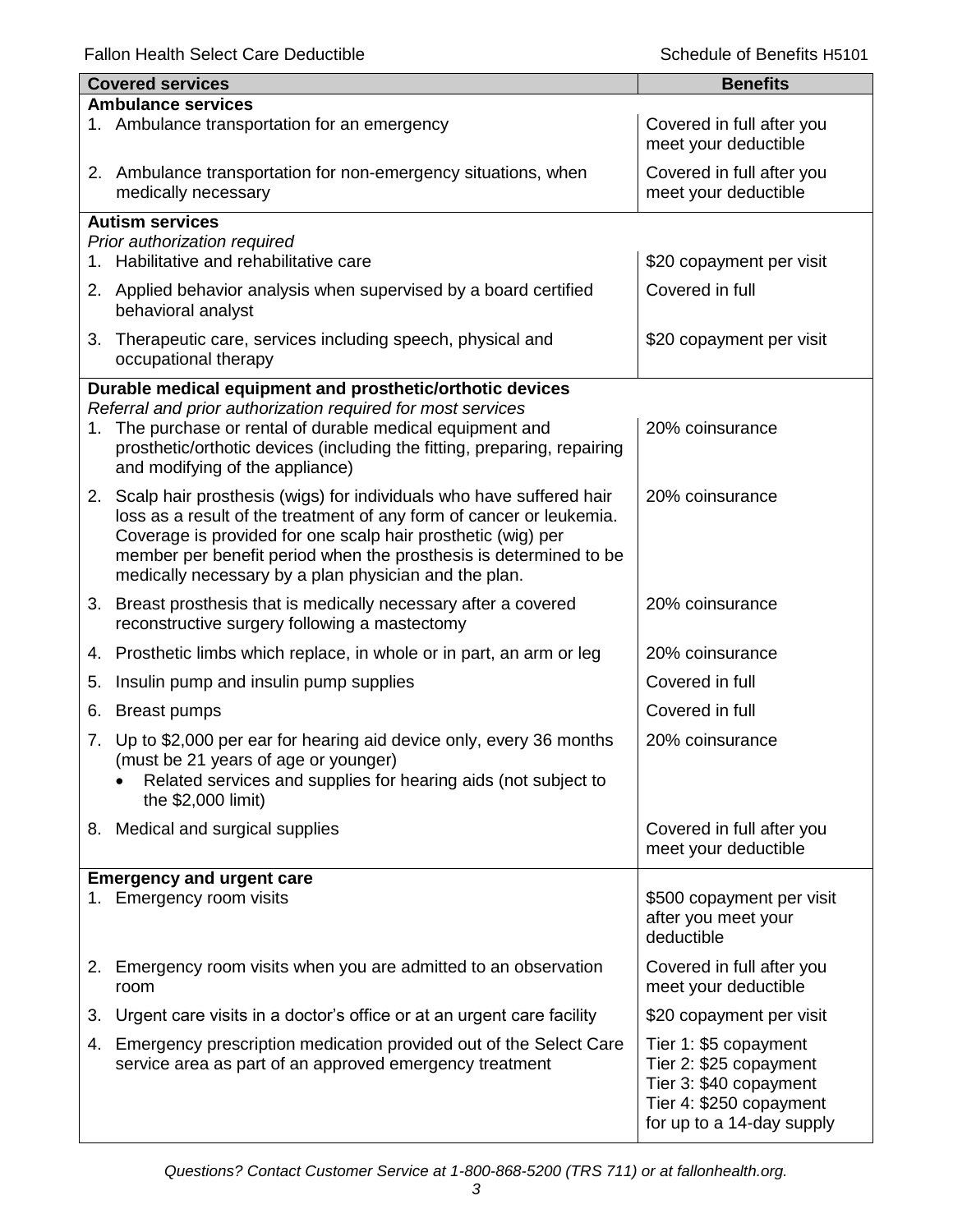| <b>Covered services</b>                                                                                                                                                                                                                                                                                                                                                                                                            | <b>Benefits</b>                                                       |
|------------------------------------------------------------------------------------------------------------------------------------------------------------------------------------------------------------------------------------------------------------------------------------------------------------------------------------------------------------------------------------------------------------------------------------|-----------------------------------------------------------------------|
| Emergency and urgent care, continued                                                                                                                                                                                                                                                                                                                                                                                               |                                                                       |
| 5. Telemedicine visits with physicians through Teladoc. Visits are<br>performed by phone, video, or mobile app.                                                                                                                                                                                                                                                                                                                    | \$5 copayment per visit                                               |
| Enteral formulas and low protein foods<br>Referral and prior authorization required for enteral formulas<br>Enteral formulas, upon a physician's written order, for home use in<br>1.<br>the treatment of malabsorption caused by Crohn's disease,<br>ulcerative colitis, gastroesophageal reflux, gastrointestinal motility,<br>chronic intestinal pseudo-obstruction, and inherited diseases of<br>amino acids and organic acids | Covered in full after you<br>meet your deductible                     |
| 2. Food products that have been modified to be low in protein for<br>individuals with inherited diseases of amino acids and organic<br>acids. You may be required to purchase these products over the<br>counter and submit claims to the plan for reimbursement.                                                                                                                                                                  | Covered in full after you<br>meet your deductible                     |
| Home health care services<br>Prior authorization required                                                                                                                                                                                                                                                                                                                                                                          |                                                                       |
| 1. Part-time or intermittent skilled nursing care and physical therapy<br>provided in your home by a home health agency                                                                                                                                                                                                                                                                                                            | Covered in full after you<br>meet your deductible                     |
| 2. Additional services and supplies that are determined to be a<br>medically necessary component of skilled nursing care and<br>physical therapy                                                                                                                                                                                                                                                                                   | Covered in full after you<br>meet your deductible                     |
| 3. Home dialysis services and non-durable medical supplies                                                                                                                                                                                                                                                                                                                                                                         | Covered in full after you<br>meet your deductible                     |
| <b>Hospice care services</b><br>Referral and prior authorization required                                                                                                                                                                                                                                                                                                                                                          | Covered in full after you<br>meet your deductible                     |
| <b>Hospital inpatient services</b><br>Referral and prior authorization required<br>Inpatient hospital services including room and board in a<br>1.<br>semiprivate room and the services and supplies that would<br>ordinarily be furnished to you while you are an inpatient                                                                                                                                                       | \$500 copayment per<br>admission after you meet<br>your deductible    |
| Infertility/assisted reproductive technology (art) services*                                                                                                                                                                                                                                                                                                                                                                       |                                                                       |
| Referral and prior authorization required (unless provided by a Reliant Medical Group specialist and<br>you have a Reliant Medical Group PCP)<br>Office visits for the consultation, evaluation and diagnosis of fertility                                                                                                                                                                                                         | \$20 copayment per visit with<br>a PCP and certain other<br>providers |
|                                                                                                                                                                                                                                                                                                                                                                                                                                    | \$30 copayment per visit with<br>a specialist                         |
| Diagnostic laboratory services<br>2.                                                                                                                                                                                                                                                                                                                                                                                               | Covered in full                                                       |
| Diagnostic X-ray services<br>3.                                                                                                                                                                                                                                                                                                                                                                                                    | \$30 copayment                                                        |
| Artificial insemination, such as intrauterine insemination (IUI)<br>4.                                                                                                                                                                                                                                                                                                                                                             | Covered in full after you<br>meet your deductible                     |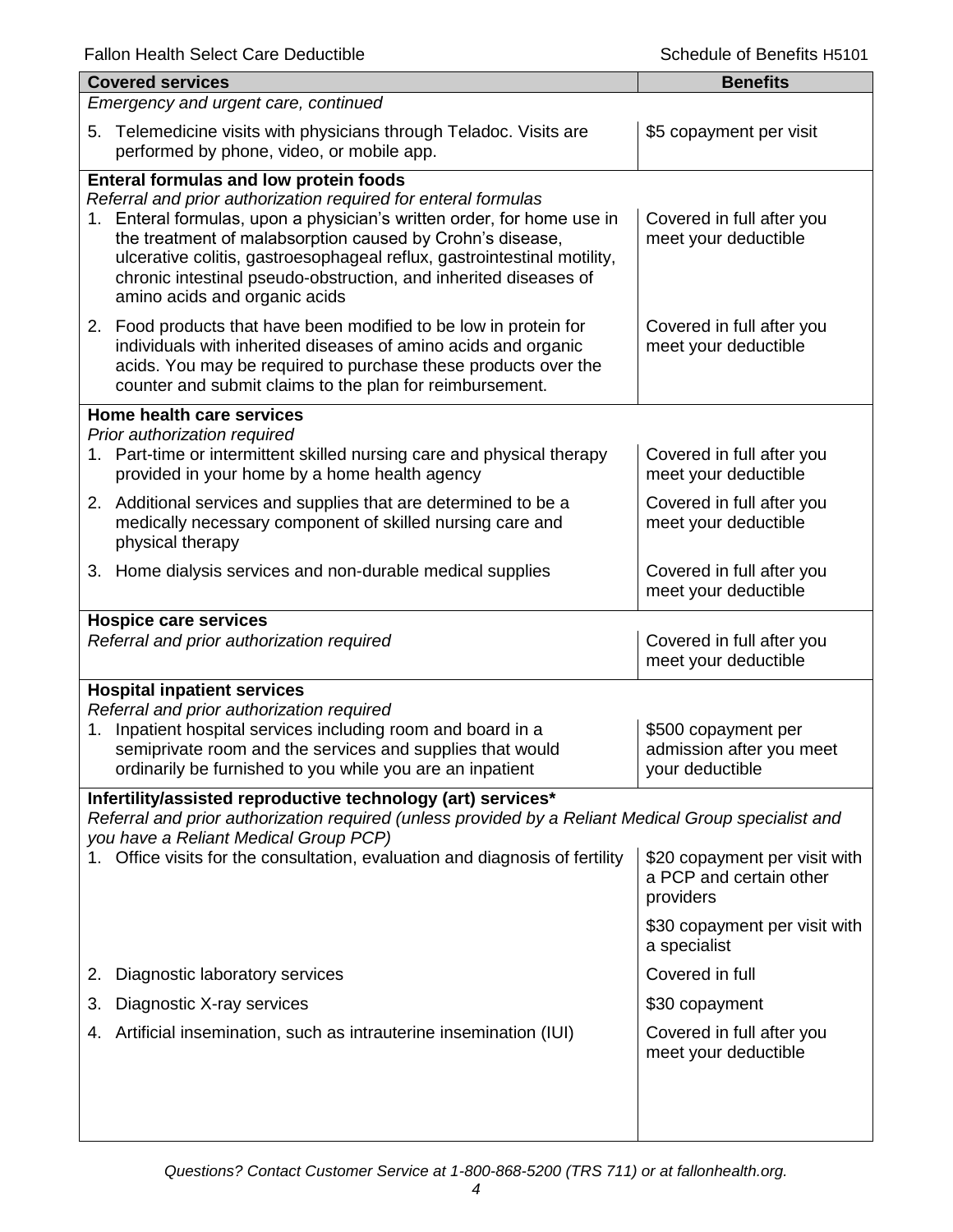| i alion i lealth oelect Care Deuuctible                                                                                                                                                                                                                                                                                                                                                                                                                                                                                                                                                                                                                                                                                                                                                                                                                                                                                                                                                                                                                                                                                                           | ochedale of beliefica i latio i                                    |
|---------------------------------------------------------------------------------------------------------------------------------------------------------------------------------------------------------------------------------------------------------------------------------------------------------------------------------------------------------------------------------------------------------------------------------------------------------------------------------------------------------------------------------------------------------------------------------------------------------------------------------------------------------------------------------------------------------------------------------------------------------------------------------------------------------------------------------------------------------------------------------------------------------------------------------------------------------------------------------------------------------------------------------------------------------------------------------------------------------------------------------------------------|--------------------------------------------------------------------|
| <b>Covered services</b>                                                                                                                                                                                                                                                                                                                                                                                                                                                                                                                                                                                                                                                                                                                                                                                                                                                                                                                                                                                                                                                                                                                           | <b>Benefits</b>                                                    |
| Infertility/assisted reproductive technology (art) services*, continued                                                                                                                                                                                                                                                                                                                                                                                                                                                                                                                                                                                                                                                                                                                                                                                                                                                                                                                                                                                                                                                                           |                                                                    |
| 5. Assisted reproductive technologies* except for those services listed<br>below                                                                                                                                                                                                                                                                                                                                                                                                                                                                                                                                                                                                                                                                                                                                                                                                                                                                                                                                                                                                                                                                  | Covered in full after you<br>meet your deductible                  |
| 6. Assisted reproductive technologies for:<br>In vitro fertilization (IVF-ET)<br>Gamete intrafallopian transfer (GIFT)<br>$\bullet$<br>Zygote intrafallopian transfer (ZIFT)                                                                                                                                                                                                                                                                                                                                                                                                                                                                                                                                                                                                                                                                                                                                                                                                                                                                                                                                                                      | \$250 copayment per<br>procedure after you meet<br>your deductible |
| 7. Sperm, egg, and/or inseminated egg procurement, assisted<br>hatching, cryopreservation, processing and banking for plan<br>members in active infertility treatment to the extent that such costs<br>are not covered by the donor's insurer                                                                                                                                                                                                                                                                                                                                                                                                                                                                                                                                                                                                                                                                                                                                                                                                                                                                                                     | Covered in full after you<br>meet your deductible                  |
| * See the Description of benefits section of your Member Handbook/<br>Evidence of Coverage for a list of covered infertility/ART services.                                                                                                                                                                                                                                                                                                                                                                                                                                                                                                                                                                                                                                                                                                                                                                                                                                                                                                                                                                                                        |                                                                    |
| <b>Maternity services</b><br>1. Obstetrical services including prenatal, childbirth, postnatal and<br>postpartum care                                                                                                                                                                                                                                                                                                                                                                                                                                                                                                                                                                                                                                                                                                                                                                                                                                                                                                                                                                                                                             | Prenatal: \$20 copayment<br>(first visit only)                     |
|                                                                                                                                                                                                                                                                                                                                                                                                                                                                                                                                                                                                                                                                                                                                                                                                                                                                                                                                                                                                                                                                                                                                                   | Postnatal: \$20 copayment<br>per visit                             |
| Inpatient maternity and newborn child care for a minimum of 48<br>2.<br>hours of care following a vaginal delivery, or 96 hours of care<br>following a Caesarean section delivery, including charges for the<br>following services when provided during an inpatient maternity<br>admission: childbirth, nursery charges, circumcision, routine<br>examination, hearing screening and medically necessary<br>treatments of congenital defects, birth abnormalities or premature<br>birth. The covered length of stay may be reduced if the mother and<br>the attending physician agree upon an earlier discharge. If you or<br>your newborn are discharged earlier, you are covered for home<br>visits, parent education, assistance and training in breast or bottle<br>feeding and the performance of any necessary and appropriate<br>clinical tests; provided, however that the first home visit shall be<br>conducted by a registered nurse, physician or certified nurse<br>midwife; and provided further, that any subsequent home visit<br>determined to be clinically necessary shall be provided by a<br>licensed health care provider. | \$500 copayment per<br>admission after you meet<br>your deductible |
| (Fallon Health members are eligible for childbirth classes (refresher class<br>or siblings class))                                                                                                                                                                                                                                                                                                                                                                                                                                                                                                                                                                                                                                                                                                                                                                                                                                                                                                                                                                                                                                                | Covered in full through<br>member reimbursement                    |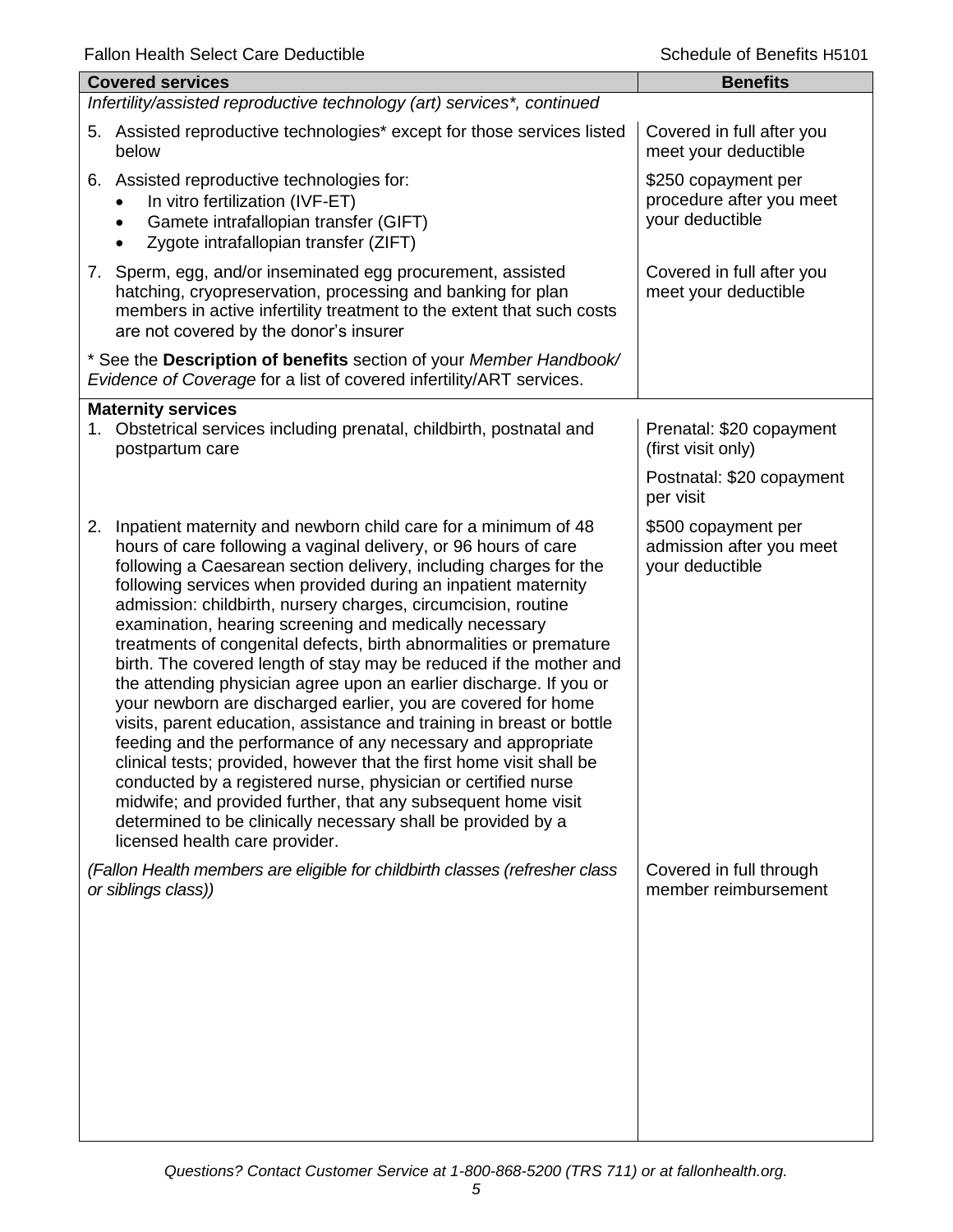|    | <b>Covered services</b>                                                                                                                                                                                                                                                                                                                                    | <b>Benefits</b>          |
|----|------------------------------------------------------------------------------------------------------------------------------------------------------------------------------------------------------------------------------------------------------------------------------------------------------------------------------------------------------------|--------------------------|
|    | Mental health and substance use services                                                                                                                                                                                                                                                                                                                   |                          |
|    | Inpatient services<br>Prior authorization required                                                                                                                                                                                                                                                                                                         |                          |
|    | 1. Inpatient hospital care for as many days as your condition requires,<br>including room and board and the services and supplies that would<br>ordinarily be furnished to you while you are an inpatient. These<br>include, but are not limited to, individual, family and group therapy,<br>pharmacological therapy, and diagnostic laboratory services. | Covered in full          |
|    | Note: Prior authorization will not be required for behavioral health<br>inpatient admission immediately following an emergency room visit.                                                                                                                                                                                                                 |                          |
|    | <b>Intermediate services</b>                                                                                                                                                                                                                                                                                                                               |                          |
|    | Prior authorization required<br>Intermediate services include but are not limited to:<br>1. Acute and other residential treatment-Mental health services<br>provided in a 24-hour setting therapeutic environments                                                                                                                                         | Covered in full          |
|    | 2. Clinically managed detoxification services-24 hour, 7 days a week,<br>clinically managed de-tox services in a licensed non-hospital setting<br>that include 24 hour per day supervision                                                                                                                                                                 | Covered in full          |
|    | 3. Partial Hospitalization: Short-term day/evening mental health<br>programming available 5 to 7 days per week                                                                                                                                                                                                                                             | \$20 copayment per visit |
|    | 4. Intensive outpatient programs: Multimodal, inter-disciplinary,<br>structured behavioral health treatment provided 2-3 hours per day,<br>multiple days per week                                                                                                                                                                                          | \$20 copayment per visit |
|    | 5. Day treatment: Program encompasses some portion of the day or<br>week rather than a weekly visit                                                                                                                                                                                                                                                        | \$20 copayment per visit |
|    | 6. Crisis Stabilization: Short-term psychiatric treatment in a structured,<br>community based therapeutic environments                                                                                                                                                                                                                                     | \$20 copayment per visit |
|    | 7. In-home therapy services                                                                                                                                                                                                                                                                                                                                | \$20 copayment per visit |
|    | Intermediate services for children and adolescents under the age of 19<br>1. Community-based acute treatment                                                                                                                                                                                                                                               | Covered in full          |
|    | 2. Intensive community-based treatment                                                                                                                                                                                                                                                                                                                     | Covered in full          |
| 3. | <b>Intensive Care Coordination</b>                                                                                                                                                                                                                                                                                                                         | Covered in full          |
| 4. | Family Stabilization Team (also referred to as In-Home Therapy)                                                                                                                                                                                                                                                                                            | Covered in full          |
| 5. | <b>In-home Behavioral Services</b>                                                                                                                                                                                                                                                                                                                         | Covered in full          |
| 6. | Mobile Crisis Intervention (service available up to seven days).<br>Prior authorization not required.                                                                                                                                                                                                                                                      | Covered in full          |
| 7. | Family support and training                                                                                                                                                                                                                                                                                                                                | Covered in full          |
| 8. | Therapeutic mentoring services                                                                                                                                                                                                                                                                                                                             | Covered in full          |
| 1. | <b>Outpatient services</b><br>Outpatient office visits, including individual, group or family therapy.                                                                                                                                                                                                                                                     | \$20 copayment per visit |
| 2. | Psychopharmacological services, such as visits with a physician to<br>review, monitor and adjust the levels of prescription medication to<br>treat a mental condition. Prior authorization required.                                                                                                                                                       | \$20 copayment per visit |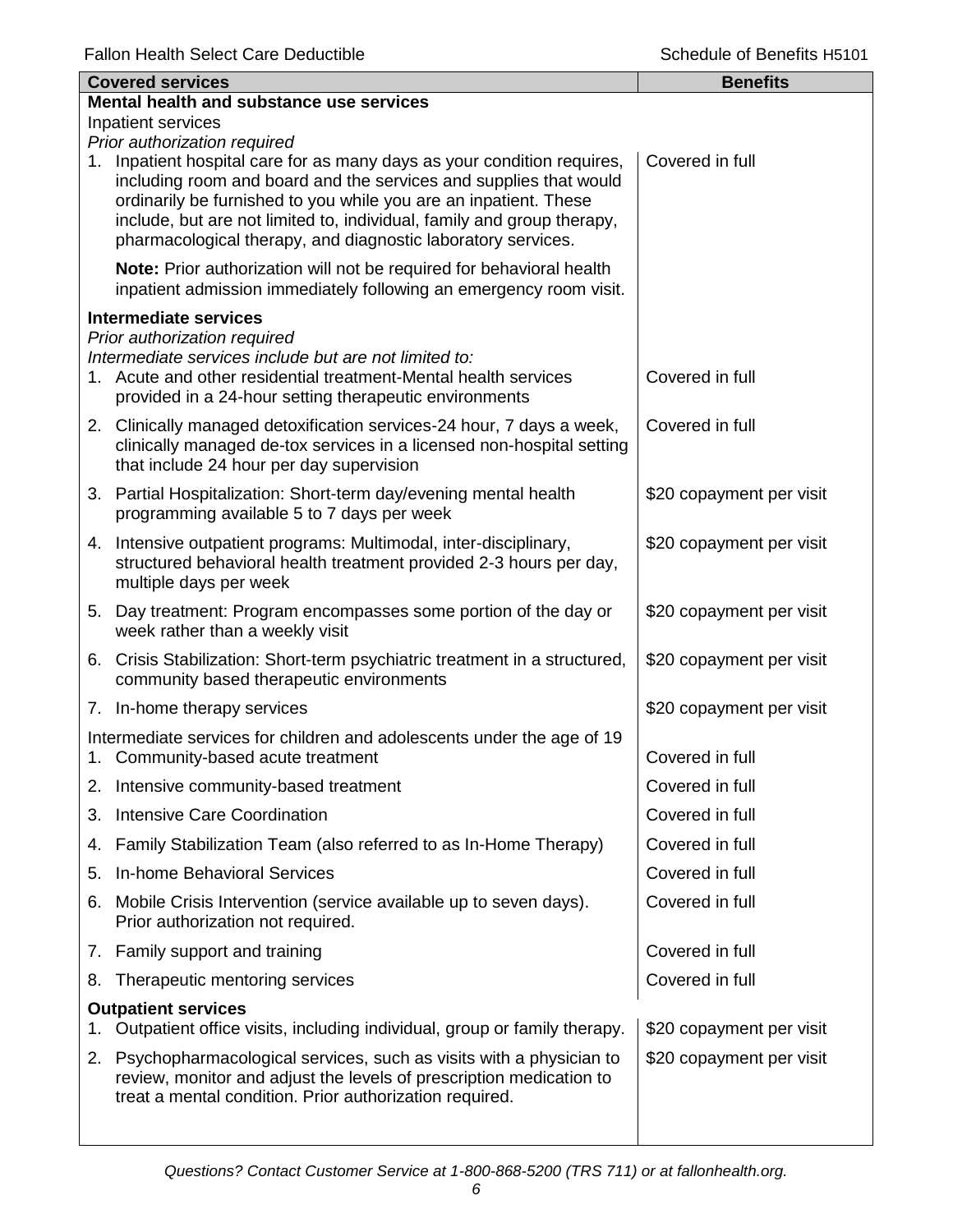|  | <b>Covered services</b><br>Mental health and substance use services, continued                                                                                                                                                                                                                                                                                                             | <b>Benefits</b>                                                                                           |
|--|--------------------------------------------------------------------------------------------------------------------------------------------------------------------------------------------------------------------------------------------------------------------------------------------------------------------------------------------------------------------------------------------|-----------------------------------------------------------------------------------------------------------|
|  | 3. Neuropsychological assessment services when medically<br>necessary. Prior authorization required.                                                                                                                                                                                                                                                                                       | \$20 copayment per visit                                                                                  |
|  | Note: Effective for plan years beginning on or after October 1, 2015,<br>Massachusetts state law (Chapter 258 of the Acts of 2014) restricts the<br>circumstances in which insurers may require prior authorization for<br>substance use services. We will not require prior authorization for<br>substance use services in any circumstances where this is not allowed<br>by Chapter 258. |                                                                                                           |
|  | <b>Office visits and outpatient services</b><br>1. Office visits, to diagnose or treat an illness or an injury                                                                                                                                                                                                                                                                             | \$20 copayment per visit with                                                                             |
|  | Telehealth visits done via a secure, real time Telemedicine<br>$\bullet$<br>platform which is inclusive of both an audio and visual<br>component.                                                                                                                                                                                                                                          | a PCP and certain other<br>providers                                                                      |
|  |                                                                                                                                                                                                                                                                                                                                                                                            | \$30 copayment per visit with<br>a specialist                                                             |
|  | 2. A second opinion, upon your request, with another plan provider                                                                                                                                                                                                                                                                                                                         | \$20 copayment per visit with<br>a PCP and certain other<br>providers                                     |
|  |                                                                                                                                                                                                                                                                                                                                                                                            | \$30 copayment per visit with<br>a specialist                                                             |
|  | 3. Certain drugs covered under medical benefits, and that are<br>ordered, supplied and administered by a plan provider                                                                                                                                                                                                                                                                     | Covered in full after you<br>meet your deductible                                                         |
|  | 4. Allergy injections                                                                                                                                                                                                                                                                                                                                                                      | Covered in full                                                                                           |
|  | 5. Radiation therapy and Chemotherapy                                                                                                                                                                                                                                                                                                                                                      | Covered in full after you<br>meet your deductible                                                         |
|  | 6. Respiratory therapy                                                                                                                                                                                                                                                                                                                                                                     | Covered in full after you<br>meet your deductible                                                         |
|  | 7. Hormone replacement services in the doctor's office for<br>perimenopausal or postmenopausal women                                                                                                                                                                                                                                                                                       | \$20 copayment per visit                                                                                  |
|  | 8. Diagnostic lab services ordered by a plan provider, in relation to a<br>covered office visit                                                                                                                                                                                                                                                                                            | Covered in full                                                                                           |
|  | 9. Diagnostic X-ray services ordered by a plan provider, in relation to<br>a covered office visit                                                                                                                                                                                                                                                                                          | \$30 copayment                                                                                            |
|  | 10. Other diagnostic services including but not limited to, EKG,<br>endoscopy, colonoscopy and ultrasound                                                                                                                                                                                                                                                                                  | Covered in full after you<br>meet your deductible                                                         |
|  | 11. High-tech imaging services, including but not limited to, MRI/MRA,<br>CT/CTA, PET scans and nuclear cardiology imaging. Limited to one<br>copayment per day when performed at the same facility for the<br>same diagnosis. (Prior authorization required.)                                                                                                                             | \$500 copayment per MRI,<br>CT, PET scan or nuclear<br>cardiology image after you<br>meet your deductible |
|  | 12. Chiropractic services for acute musculoskeletal conditions. The<br>condition must be new or an acute exacerbation of a previous<br>condition. Chiropractic services will be covered as medically<br>necessary                                                                                                                                                                          | \$30 copayment per visit                                                                                  |
|  | Outpatient lab tests and x-rays                                                                                                                                                                                                                                                                                                                                                            | See Diagnostic lab, x-ray<br>and high-tech imaging<br>services                                            |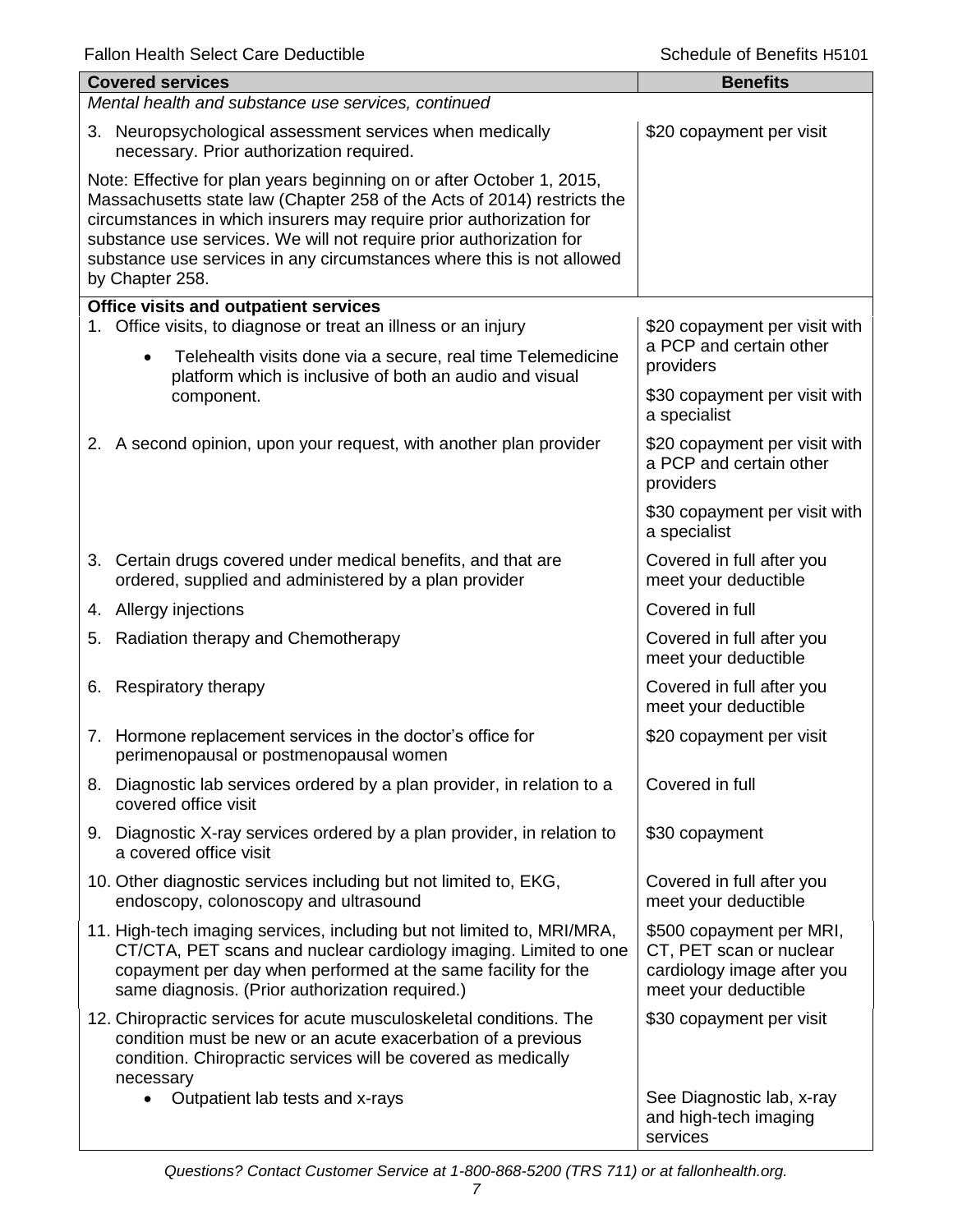| Fallon Health Select Care Deductible                                                                                                                                                                                                                                               | Scriedule of Benefits H5101                                                                                                                               |  |
|------------------------------------------------------------------------------------------------------------------------------------------------------------------------------------------------------------------------------------------------------------------------------------|-----------------------------------------------------------------------------------------------------------------------------------------------------------|--|
| <b>Covered services</b>                                                                                                                                                                                                                                                            | <b>Benefits</b>                                                                                                                                           |  |
| Office visits and outpatient services, continued                                                                                                                                                                                                                                   |                                                                                                                                                           |  |
| 13. Outpatient renal dialysis at a plan-designated center or continuous<br>ambulatory peritoneal dialysis                                                                                                                                                                          | Covered in full after you<br>meet your deductible                                                                                                         |  |
| 14. Diabetes outpatient self-management training and education,<br>including medical nutrition therapy, provided by a certified diabetes<br>health care provider                                                                                                                   | \$20 copayment per visit                                                                                                                                  |  |
| 15. Laboratory tests necessary for the diagnosis or treatment of<br>diabetes, including glycosylated hemoglobin, or HbAlc, tests, and<br>urinary/protein/microalbumin and lipid profiles                                                                                           | Covered in full                                                                                                                                           |  |
| 16. Medical social services provided to assist you in adjustment to your<br>or your family member's illness. This includes assessment,<br>counseling, consultation and assistance in accessing community<br>resources.                                                             | \$20 copayment per visit                                                                                                                                  |  |
| 17. Outpatient surgery, anesthesia and the medically necessary<br>preoperative and postoperative care related to the surgery                                                                                                                                                       | \$500 copayment per surgery<br>after you meet your<br>deductible when provided in<br>a hospital outpatient, day<br>surgery or ambulatory care<br>facility |  |
| 18. Visit to a contracted limited service clinic. Services are provided for<br>a variety of common illnesses, including, but not limited to:<br>strep throat<br>ear, eyes, sinus, bladder and bronchial infections<br>minor skin conditions (e.g. sunburn, cold sores)             | \$20 copayment per visit                                                                                                                                  |  |
| 19. Podiatry care                                                                                                                                                                                                                                                                  |                                                                                                                                                           |  |
| Outpatient lab tests and x-rays                                                                                                                                                                                                                                                    | See Diagnostic lab, x-ray<br>and imaging services                                                                                                         |  |
| Outpatient surgical services                                                                                                                                                                                                                                                       | See Outpatient surgery                                                                                                                                    |  |
| Outpatient medical care                                                                                                                                                                                                                                                            | See Office visits                                                                                                                                         |  |
| Oral surgery and related services<br>Referral and prior authorization required (except for extraction of impacted teeth or lingual frenectomy)<br>1. Removal or exposure of impacted teeth, including both hard and<br>soft tissue impactions, or an evaluation for this procedure | \$30 copayment per visit                                                                                                                                  |  |
| 2. Surgical treatments of cysts, affecting the teeth or gums, that must<br>be rendered by a plan oral surgeon                                                                                                                                                                      | \$30 copayment per visit                                                                                                                                  |  |
| Treatment of fractures of the jaw bone (mandible) or any facial<br>3.<br>bone                                                                                                                                                                                                      | \$30 copayment per visit                                                                                                                                  |  |
| 4. Evaluation and surgery for the treatment of temporomandibular joint<br>disorder when a medical condition is diagnosed, or for surgery<br>related to the jaw or any structure connected to the jaw                                                                               | \$30 copayment per visit                                                                                                                                  |  |
| 5. Extraction of teeth in preparation for radiation treatment of the head<br>or neck                                                                                                                                                                                               | \$30 copayment per visit                                                                                                                                  |  |
| 6. Surgical treatment related to cancer                                                                                                                                                                                                                                            | \$30 copayment per visit                                                                                                                                  |  |
| Note: These benefits are for oral surgery services in an office setting. Oral surgery services in a<br>hospital outpatient, day surgery or ambulatory care facility, or as an inpatient are covered in full after<br>you meet your deductible.                                     |                                                                                                                                                           |  |

See **Office visits and outpatient services** for diagnostic lab and X-ray services.

*Questions? Contact Customer Service at 1-800-868-5200 (TRS 711) or at fallonhealth.org.*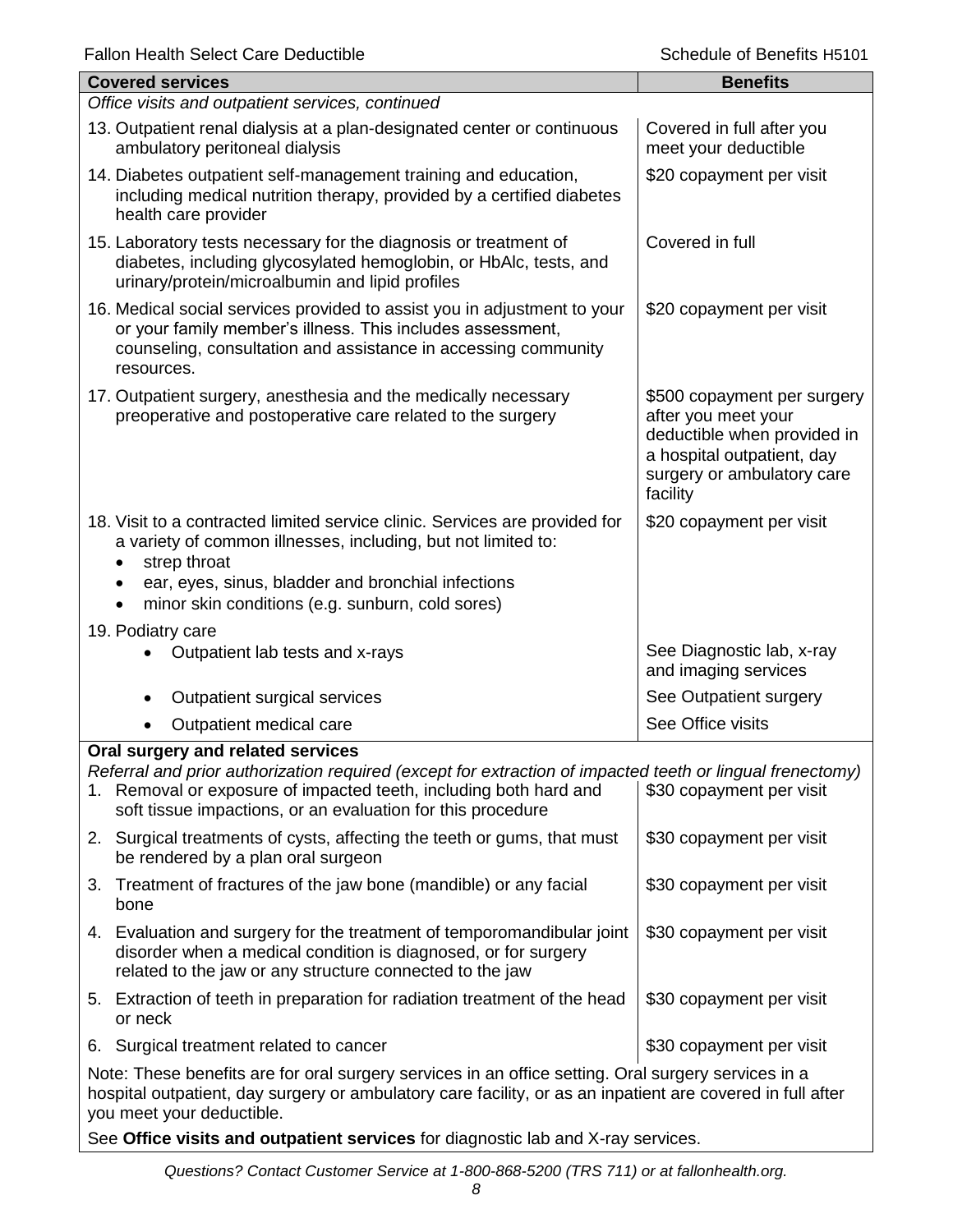| <b>Covered services</b>                                                                                                                                                                                                                                                                                                                                                                                     | <b>Benefits</b>                                                                                                                                            |
|-------------------------------------------------------------------------------------------------------------------------------------------------------------------------------------------------------------------------------------------------------------------------------------------------------------------------------------------------------------------------------------------------------------|------------------------------------------------------------------------------------------------------------------------------------------------------------|
| <b>Organ transplants</b>                                                                                                                                                                                                                                                                                                                                                                                    |                                                                                                                                                            |
| Referral and prior authorization required<br>1. Office visits related to the transplant                                                                                                                                                                                                                                                                                                                     | \$20 copayment per visit with<br>a PCP and certain other<br>providers                                                                                      |
|                                                                                                                                                                                                                                                                                                                                                                                                             | \$30 copayment per visit with<br>a specialist                                                                                                              |
| Inpatient hospital services, including room and board in a<br>2.<br>semiprivate room and the services and supplies that would<br>ordinarily be furnished to you while you are an inpatient                                                                                                                                                                                                                  | \$500 copayment per<br>admission after you meet<br>your deductible                                                                                         |
| 3. Human leukocyte antigen (HLA) or histocompatability locus antigen<br>testing for A, B or DR antigens, or any combination thereof,<br>necessary to establish bone marrow transplant donor suitability of a<br>member                                                                                                                                                                                      | Covered in full                                                                                                                                            |
| Pediatric dental services*<br>(for members under the age of 19)                                                                                                                                                                                                                                                                                                                                             | See Addendum: Pediatric<br><b>Dental Services</b>                                                                                                          |
| Pediatric vision services*<br>(for members under the age of 19)                                                                                                                                                                                                                                                                                                                                             | See Addendum: Pediatric<br><b>Vision Services</b>                                                                                                          |
| <b>Prescription drugs</b>                                                                                                                                                                                                                                                                                                                                                                                   |                                                                                                                                                            |
| Covered prescription items:<br>• Prescription medication<br>Prescription contraceptive drugs and devices*<br>Hormone replacement therapy for peri- and post-menopausal<br>women<br>Injectable agents (self-administered**)                                                                                                                                                                                  | Network pharmacy:<br>Tier 1: \$5 copayment<br>Tier 2: \$25 copayment<br>Tier 3: \$40 copayment<br>Tier 4: \$250 copayment<br>for up to a 30-day supply     |
| Insulin<br>$\bullet$<br>Syringes (including insulin syringes) or needles when medically<br>necessary<br>Supplies for the treatment of diabetes, as required by state law,<br>including:<br>blood glucose monitoring strips<br>urine glucose strips<br>lancets<br>ketone strips<br>Special medical formulas to treat certain metabolic disorders as<br>required by state law (prior authorization required). | Mail-order pharmacy:<br>Tier 1: \$10 copayment<br>Tier 2: \$50 copayment<br>Tier 3: \$80 copayment<br>Tier 4: \$750 copayment<br>for up to a 90-day supply |
| *Generic prescription contraceptive drugs and devices are covered in<br>full. Brand name prescription contraceptive drugs and devices with no<br>generic equivalent are covered in full (prior authorization required).                                                                                                                                                                                     |                                                                                                                                                            |
| ** Injectables administered in the doctor's office or under other<br>professional supervision are covered as a medical benefit.                                                                                                                                                                                                                                                                             |                                                                                                                                                            |
| Orally administered anticancer medications used to kill or slow the<br>growth of cancerous cells                                                                                                                                                                                                                                                                                                            | Covered in full                                                                                                                                            |
| Certain medications cannot be limited to a 30-day supply due to<br>manufacturer packaging, for example, a prefilled syringe. In these<br>cases, you will be charged the applicable copay/coinsurance based on<br>the actual day supply.                                                                                                                                                                     |                                                                                                                                                            |
| Note: Medical and surgical supplies obtained through a pharmacy may<br>have a drug prescription benefit cost-sharing applied.                                                                                                                                                                                                                                                                               |                                                                                                                                                            |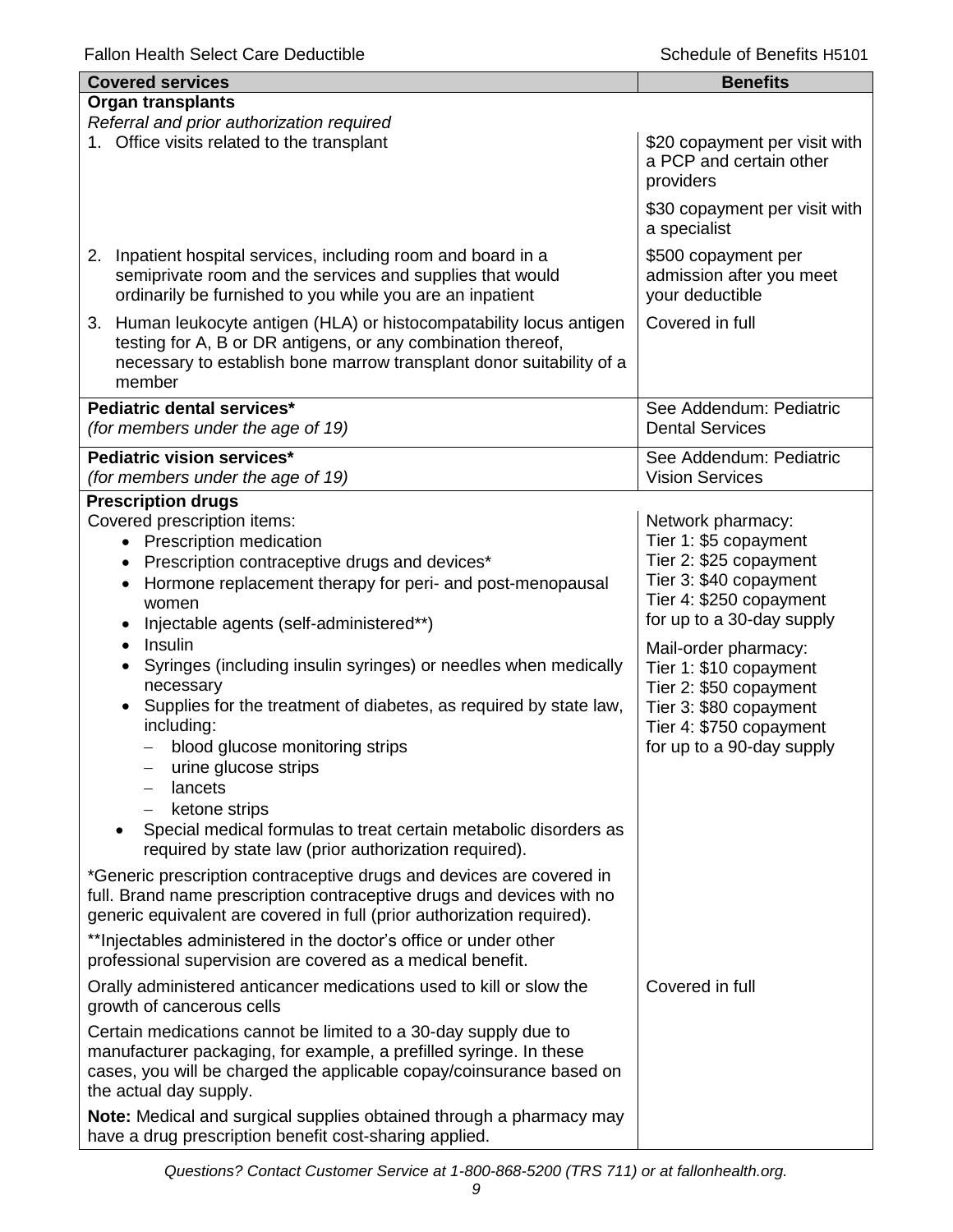|    | <b>Covered services</b>                                                                                                                                                                                                                                                                                                                                                                                                                                                                     | <b>Benefits</b> |
|----|---------------------------------------------------------------------------------------------------------------------------------------------------------------------------------------------------------------------------------------------------------------------------------------------------------------------------------------------------------------------------------------------------------------------------------------------------------------------------------------------|-----------------|
|    | <b>Preventive care</b>                                                                                                                                                                                                                                                                                                                                                                                                                                                                      |                 |
|    | 1. Routine physical exams for the prevention and detection of disease                                                                                                                                                                                                                                                                                                                                                                                                                       | Covered in full |
|    | 2. Immunizations that are included on the formulary, that are for<br>covered medical benefits and that are ordered, supplied and<br>administered by a plan physician. If administered by a plan<br>specialist, you will generally need to obtain a referral to see the<br>specialist.                                                                                                                                                                                                       | Covered in full |
|    | 3. A baseline mammogram for women age 35 to 40, and a yearly<br>mammogram for women age 40 and older                                                                                                                                                                                                                                                                                                                                                                                        | Covered in full |
|    | 4. Routine gynecological care services, including an annual Pap<br>smear (cytological screening) and pelvic exam                                                                                                                                                                                                                                                                                                                                                                            | Covered in full |
| 5. | Routine eye exams, once in each 12-month period                                                                                                                                                                                                                                                                                                                                                                                                                                             | Covered in full |
| 6. | Hearing and vision screening                                                                                                                                                                                                                                                                                                                                                                                                                                                                | Covered in full |
|    | 7. Well-child care and pediatric services, at least six times during the<br>child's first year after birth, at least three times during the next year,<br>then at least annually until the child's sixth birthday. This includes<br>the following services, as recommended by the physician and in<br>accordance with state law:<br>• physical examination<br>• history<br>• measurements<br>• sensory screening<br>• neuropsychiatric evaluation<br>• development screening and assessment | Covered in full |
| 8. | Pediatric services including:<br>• appropriate immunizations<br>• hereditary and metabolic screening at birth<br>• newborn hearing screening test performed before the newborn<br>infant is discharged from the hospital or birthing center<br>tuberculin tests, hematocrit, hemoglobin, and other appropriate<br>$\bullet$<br>blood tests and urinalysis<br>lead screening<br>$\bullet$                                                                                                    | Covered in full |
|    | 9. Female consultations, examinations, procedures, contraceptive<br>devices, and medical services related to the use of all contraceptive<br>methods*                                                                                                                                                                                                                                                                                                                                       | Covered in full |
|    | 10. Tobacco counseling sessions with your primary physician or other<br>provider designed to create a plan to stop smoking.                                                                                                                                                                                                                                                                                                                                                                 | Covered in full |
|    | * Prescription contraceptive devices are covered under the prescription<br>drug benefit.                                                                                                                                                                                                                                                                                                                                                                                                    |                 |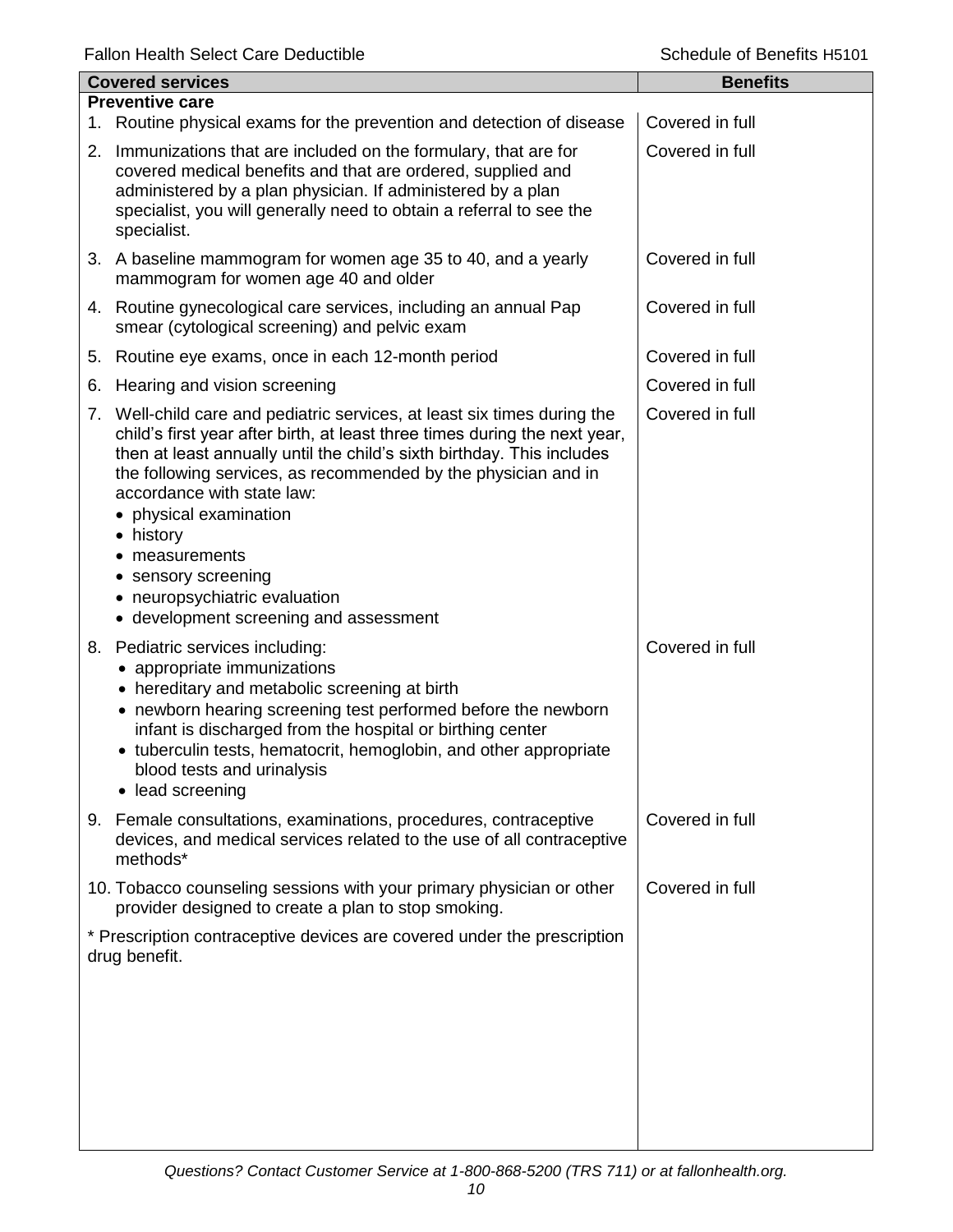|                                                                                       | <b>Covered services</b>                                                                                                                                                                                                                                                                                                                                                                                                                            | <b>Benefits</b>                                                    |
|---------------------------------------------------------------------------------------|----------------------------------------------------------------------------------------------------------------------------------------------------------------------------------------------------------------------------------------------------------------------------------------------------------------------------------------------------------------------------------------------------------------------------------------------------|--------------------------------------------------------------------|
| 1.                                                                                    | <b>Reconstructive surgery</b><br>Referral and prior authorization required (unless provided by a Reliant<br>Medical Group specialist and you have a Reliant Medical Group PCP)<br>Inpatient hospital services including room and board in a<br>semiprivate room and the services and supplies that would<br>ordinarily be furnished to you while you are an inpatient, including<br>Massachusetts mandated services for cleft lip and cleft palate | \$500 copayment per<br>admission after you meet<br>your deductible |
|                                                                                       | <b>Rehabilitation and habilitation services</b><br>Referral required                                                                                                                                                                                                                                                                                                                                                                               |                                                                    |
|                                                                                       | 1. Physical and occupational therapy services are covered for up to<br>60 visits combined per benefit period when medically necessary<br>with a PCP referral. After 60 combined physical and occupational<br>therapy visits, prior authorization based on medical necessity is<br>required for additional visits.                                                                                                                                  | \$30 copayment per visit                                           |
|                                                                                       | 2. Medically necessary services for the diagnosis and treatment of<br>speech, hearing and language disorders when services are<br>provided by a plan provider who is a speech-language pathologist<br>or audiologist; and at a plan facility or a plan provider's office with a<br>PCP referral. After 30 speech therapy visits, prior authorization<br>based on medical necessity is required for additional visits.                              | \$30 copayment per visit                                           |
|                                                                                       | 3. Cardiac rehabilitation services to treat cardiovascular disease in<br>accordance with state law and Department of Public Health<br>regulations                                                                                                                                                                                                                                                                                                  | \$30 copayment per visit                                           |
|                                                                                       | 4. Medically necessary early intervention services delivered by a<br>certified early intervention specialist, according to operational<br>standards developed by the Department of Public Health, for<br>children from birth to their third birthday.                                                                                                                                                                                              | Covered in full                                                    |
|                                                                                       | 5. Pulmonary rehabilitation services for chronic obstructive pulmonary<br>disease (COPD) are covered for up to two one-hour sessions per<br>day, for up to 36 lifetime sessions.                                                                                                                                                                                                                                                                   | Covered in full after you<br>meet your deductible                  |
| <b>Skilled nursing facility services</b><br>Referral and prior authorization required |                                                                                                                                                                                                                                                                                                                                                                                                                                                    |                                                                    |
|                                                                                       | 1. Inpatient hospital services, for up to 100 days per benefit period<br>provided criteria is met, including room and board in a semiprivate<br>room and the services and supplies that would ordinarily be<br>furnished to you while you are an inpatient                                                                                                                                                                                         | \$500 copayment per<br>admission after you meet<br>your deductible |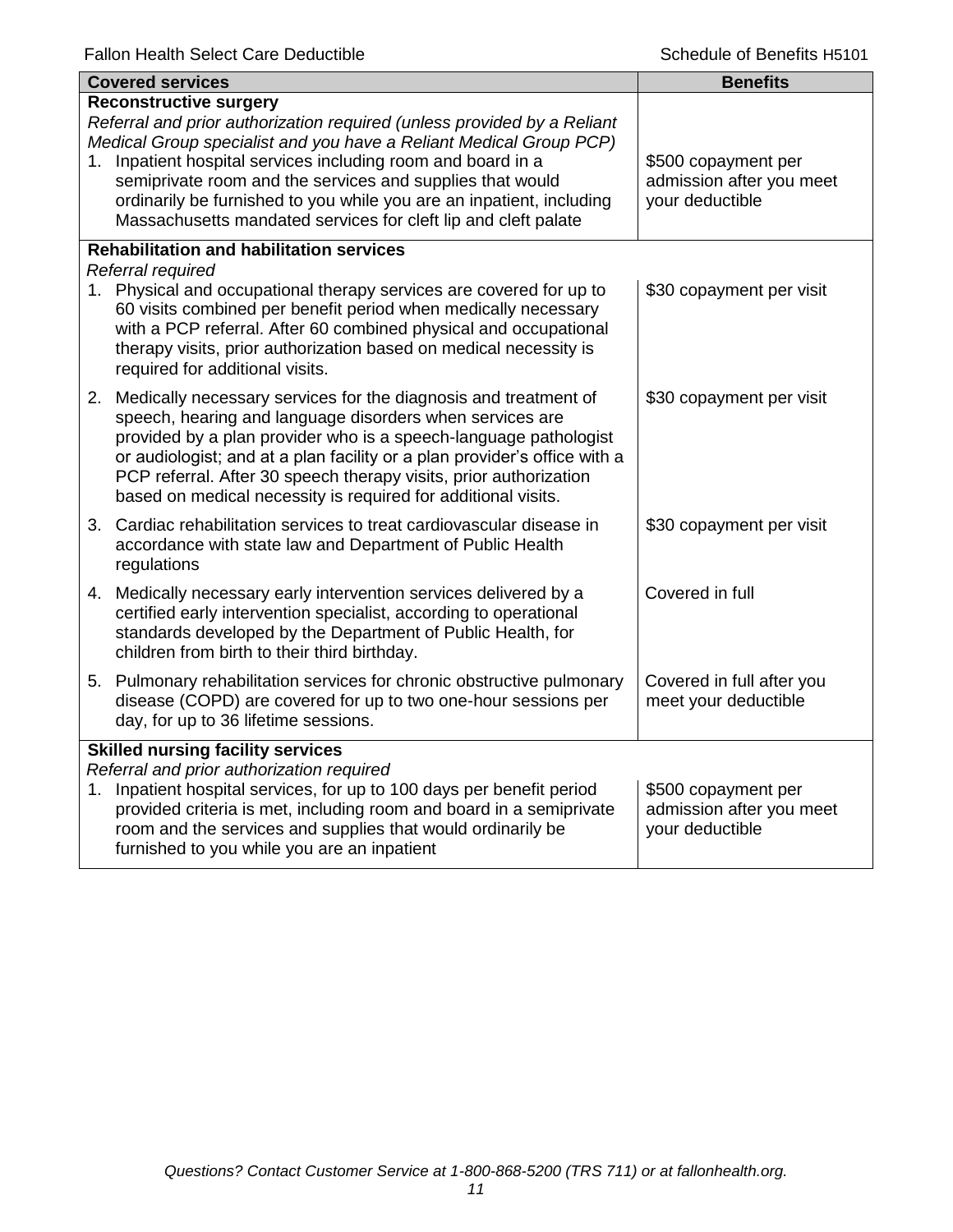# **Addendum Pediatric Dental Services**

# *This addendum is part of your Member* Handbook/Evidence of Coverage.

This addendum provides you with the cost-sharing that you are responsible for when you get covered pediatric dental care from a plan dentist for members under the age of 19. For a list of plan dentists, go to fallonhealth.org or call Customer Service at 1-800-868-5200 (TRS 711).

# **Preventive and Diagnostic Services**

|                                                                             | <b>Benefits</b> |
|-----------------------------------------------------------------------------|-----------------|
| <b>Preventive and Diagnostic Services</b>                                   |                 |
| Comprehensive Evaluation (once per lifetime per provider or location)<br>٠  |                 |
| Periodic Oral Exams (two per benefit period)<br>$\bullet$                   |                 |
| Limited oral evaluation (two per benefit period)<br>$\bullet$               |                 |
| Full mouth x-rays (once every 36 months per provider or location)           |                 |
| Panoramic x-rays (once every 36 months per provider or location)            |                 |
| Bitewing x-rays (two per benefit period)<br>٠                               | Covered in full |
| Single tooth x-rays (one per visit)                                         |                 |
| Teeth cleaning, including minor scaling procedures (two per benefit period) |                 |
| Fluoride Treatments (one per day per provider or location)<br>٠             |                 |
| Space maintainers                                                           |                 |
| Sealants (Please note: Sealants are not covered on previously restored      |                 |
| teeth) (Once every 36 months per provider or location)                      |                 |

# **Basic Covered Services**

|                                                                                                                                                                                                                                                                                                                                            | <b>Benefits</b> |
|--------------------------------------------------------------------------------------------------------------------------------------------------------------------------------------------------------------------------------------------------------------------------------------------------------------------------------------------|-----------------|
| <b>Basic Covered Services</b><br>Amalgam restorations (once per benefit period per tooth)<br>Composite resin restorations (once per benefit period per tooth)<br>Recement crowns/onlays<br>Rebase or reline dentures (once every 24 months)<br>Root canals on permanent teeth (once per lifetime per tooth)                                |                 |
| Prefabricated stainless steel crowns (once per lifetime per tooth)<br>Periodontal scaling and root planning (once every 36 months)<br>Simple extractions (once per lifetime per tooth, erupted or exposed root)<br>Surgical extractions (once per lifetime per tooth)<br>Vital pulpotomy<br>Apeicocectomy<br>Palliative care<br>Anesthesia | 25% coinsurance |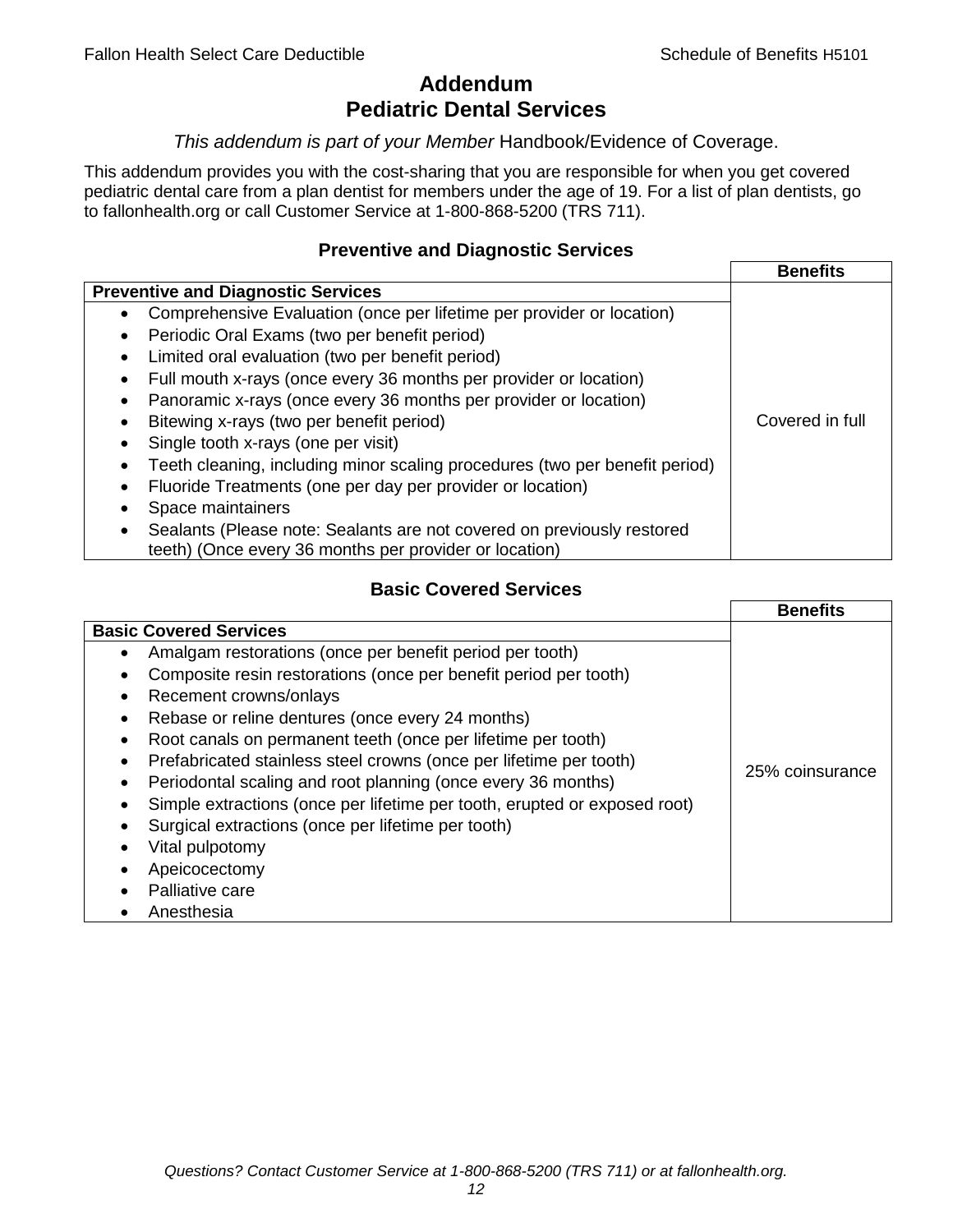# **Major Restorative Services**

|                                                                                                    | <b>Benefits</b> |
|----------------------------------------------------------------------------------------------------|-----------------|
| <b>Major Restorative Services</b>                                                                  |                 |
| • Crown, resin (once every 60 months per tooth)                                                    |                 |
| Porcelain/ceramic crowns (once every 60 months per tooth)<br>$\bullet$                             | 50% coinsurance |
| Porcelain fused to metal/mobile/high noble crowns (once every 60 months<br>$\bullet$<br>per tooth) |                 |
| • Partial and complete dentures (once every 84 months)                                             |                 |

# **Orthodontia**

|                                                                                                                                                                                                                                                                        | <b>Benefits</b> |
|------------------------------------------------------------------------------------------------------------------------------------------------------------------------------------------------------------------------------------------------------------------------|-----------------|
| <b>Orthodontia</b>                                                                                                                                                                                                                                                     |                 |
| Coverage is provided for services under the following conditions: only when<br>medically necessary; patient must have severe and handicapping malocclusion as<br>defined by HLD index score of 28 and/or one or more auto qualifiers. Prior<br>authorization required. | 50% coinsurance |

# **Related exclusions**

1. Any service that is not listed in this addendum is not covered.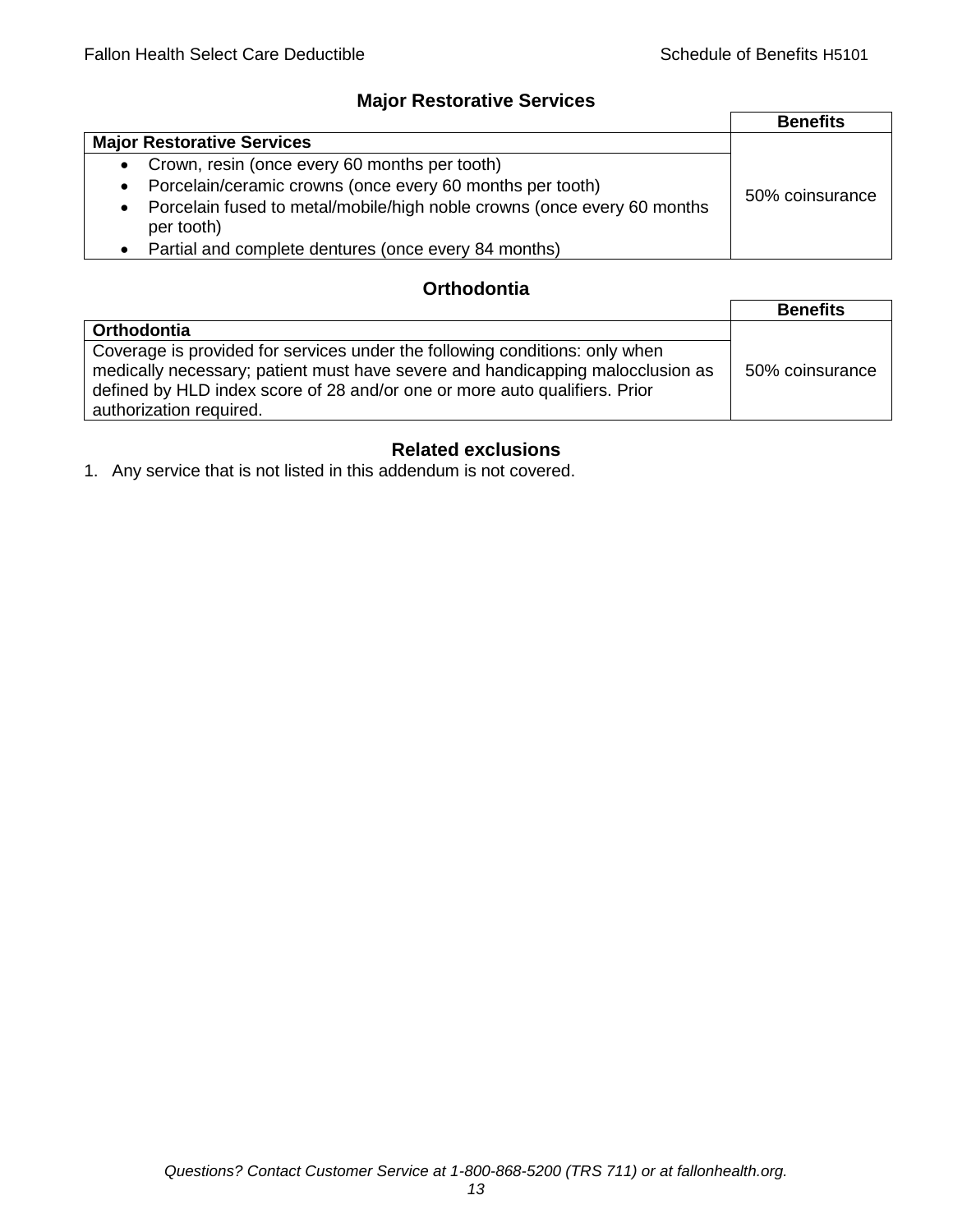# **Addendum Pediatric Vision Services**

### This addendum is part of your *Member Handbook/Evidence of Coverage*.

This addendum provides you with the cost-sharing that you are responsible for when you get covered pediatric vision care from a plan vision provider for members under the age of 19. For more information about your eye and vision care benefits, including a list of plan vision providers, go to fallonhealth.org or call Customer Service at 1-800-868-5200 (TRS 711).

| Service                                                 | Member cost                         |
|---------------------------------------------------------|-------------------------------------|
| Eye exam                                                |                                     |
| Exam with dilation as necessary, once per calendar year | \$0                                 |
| <b>Frames</b>                                           |                                     |
| One designated set, once per calendar year              | \$0                                 |
| Lenses:                                                 |                                     |
| <b>Standard lenses</b>                                  |                                     |
| Single vision                                           | \$0                                 |
| <b>Bifocal</b>                                          | \$0                                 |
| <b>Trifocal</b>                                         | \$0                                 |
| Lenticular                                              | \$0                                 |
| Progressive lenses                                      |                                     |
| Standard                                                | \$0                                 |
| Premium                                                 | \$0 for first \$120 of retail cost, |
|                                                         | 80% of any additional retail cost.  |
| Lens options                                            |                                     |
| Choice of plastic or glass lenses                       | \$0                                 |
| UV treatment                                            | \$0                                 |
| Tint – includes fashion and gradient tinting, and       | \$0                                 |
| oversized and glass-grey #3 prescription sunglass       |                                     |
| lenses                                                  |                                     |
| Standard plastic scratch coating                        | \$0                                 |
| Standard polycarbonate (kids)                           | \$0                                 |
| Plastic photosensitive lenses                           | \$0                                 |
| Other options:                                          |                                     |
| Intermediate vision lenses                              | \$0                                 |
| Standard anti-reflective                                | \$45                                |
| Photochromic plastic                                    | 80% of retail cost                  |
| <b>Blended segment lenses</b>                           | 80% of retail cost                  |
| <b>Polarized lenses</b>                                 | 80% of retail cost                  |
| Premium anti-reflective costing                         | 80% of retail cost                  |
| Ultra anti-reflective coating                           | 80% of retail cost                  |
| Hi-Index lenses                                         | 80% of retail cost                  |
| Other add-ons                                           | 80% of retail cost                  |
| Additional complete pairs of eyewear                    | 60% of retail                       |
|                                                         |                                     |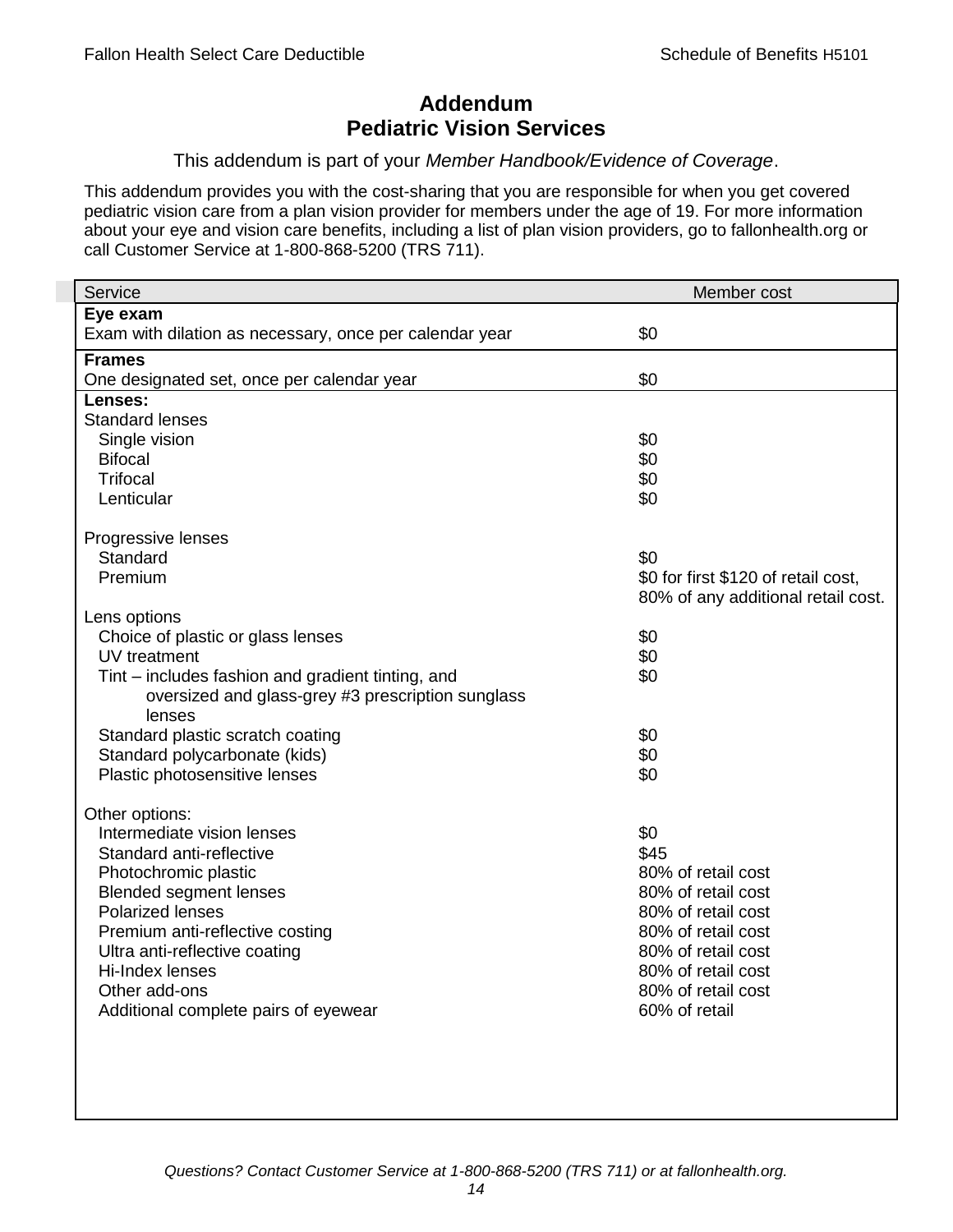| <b>Contact lenses</b><br>One pair of conventional contact lenses, in place of<br>eyeglass lenses                                                                                                                                                                                                                                  | \$0 for first \$150 of retail cost,<br>75% of any additional retail cost. |
|-----------------------------------------------------------------------------------------------------------------------------------------------------------------------------------------------------------------------------------------------------------------------------------------------------------------------------------|---------------------------------------------------------------------------|
| In place of a pair of conventional contact lenses, the<br>member may elect either of the following options:<br>Up to a 6 month supply of monthly or two-week<br>$\bullet$<br>single vision spherical or toric contact lenses<br>Up to a 3 month supply of daily disposable single<br>$\bullet$<br>vision spherical contact lenses |                                                                           |
| Standard contact lens fit and follow-up<br>Premium contact lens fit and follow-up<br>Additional conventional contact lenses                                                                                                                                                                                                       | Up to \$55<br>10% discount from retail price<br>85% of retail cost<br>\$0 |
| Medically necessary contact lenses, in place of other<br>eyewear                                                                                                                                                                                                                                                                  |                                                                           |
| Low vision services                                                                                                                                                                                                                                                                                                               | \$0                                                                       |
| •One comprehensive low vision evaluation, once<br>every five years, when medically necessary                                                                                                                                                                                                                                      | \$0                                                                       |
| • Follow-up care, four visits in any five year period,<br>when medically necessary<br>• Low vision aids, such as high-power spectacles,<br>magnifiers, and telescopes, once every 24<br>months, when medically necessary                                                                                                          | 25% of retail cost                                                        |
| Additional discounts on vision items are available; see<br>a plan provider or contact the plan for details.                                                                                                                                                                                                                       |                                                                           |

# **Related exclusions**

- 1. Orthoptic or vision training, subnormal vision aids and any associated supplemental testing; Aniseikonic lenses.
- 2. Medical and/or surgical treatment of the eye, eyes or supporting structures.
- 3. Any eye or vision examination, or any corrective eyewear required by a policyholder as a condition of employment; Safety eyewear.
- 4. Services provided as a result of any Workers' Compensation law, or similar legislation, or required by any governmental agency or program whether federal, state or subdivisions thereof.
- 5. Non-prescription lenses and/or contact lenses.
- 6. Non-prescription sunglasses.
- 7. Two pair of glasses in lieu of bifocals.
- 8. Services rendered after the date an insured person ceases to be covered under the policy, except when vision materials ordered before coverage ended are delivered, and the services rendered to the insured person are within 31 days from the date of such order.
- 9. Services or materials provided by any other group benefit plan providing vision care.
- 10. Lost or broken lenses, frames, glasses, or contact lenses will not be replaced except in the next benefit period when vision materials would become available.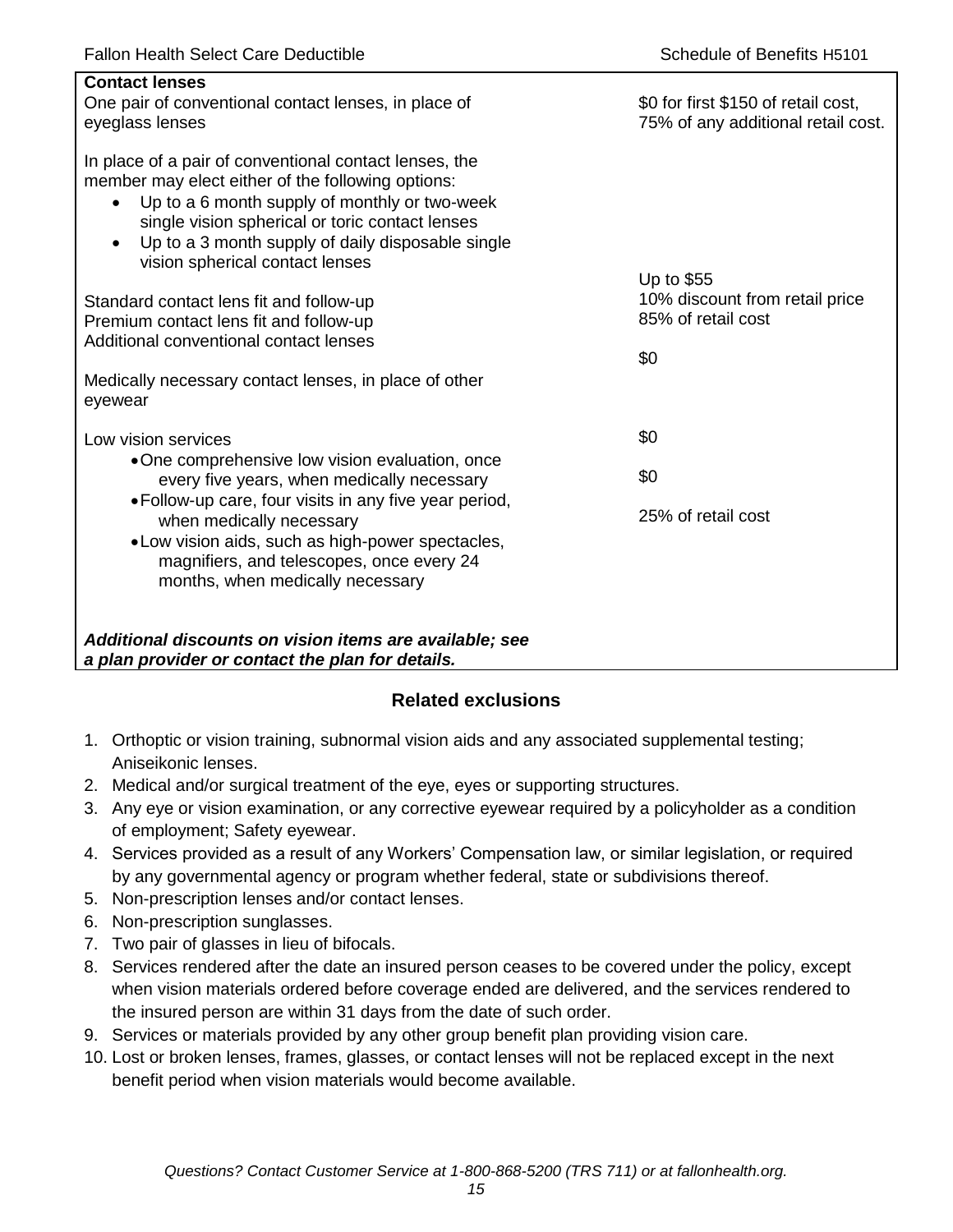# Notice of nondiscrimination

Fallon Health complies with applicable Federal civil rights laws and does not discriminate on the basis of race, color, national origin, age, disability or sex. Fallon does not exclude people or treat them differently because of race, color, national origin, age, disability or sex.

Fallon Health:

- Provides free aids and services to people with disabilities to communicate effectively with us, such as:
	- o Qualified sign language interpreters
	- $\circ$  Written information in other formats (large print, audio, accessible electronic formats, other formats)
- Provides free language services to people whose primary language is not English, such as:
	- o Qualified interpreters
	- o Information written in other languages

If you need these services, contact Customer Service at the phone number on the back of your member ID card, or by email at cs@fallonhealth.org.

If you believe that Fallon Health has failed to provide these services or discriminated in another way on the basis of race, color, national origin, age, disability or sex, you can file a grievance with:

Compliance Director Fallon Health 10 Chestnut St. Worcester, MA 01608

Phone: 1-508-368-9988 (TRS 711) Email: compliance@fallonhealth.org

You can file a grievance in person or by mail, fax or email. If you need help filing a grievance, the Compliance Director is available to help you.

You can also file a civil rights complaint with the U.S. Department of Health and Human Services, Office for Civil Rights, electronically through the Office for Civil Rights Complaint Portal, available at https://ocrportal.hhs.gov/ocr/portal/lobby.jsf, or by mail or phone at:

U.S. Department of Health and Human Services 200 Independence Avenue SW., Room 509F, HHH Building Washington, D.C., 20201

Phone: 1-800-368-1019 (TDD: 1-800-537-7697)

Complaint forms are available at http://www.hhs.gov/ocr/office/file/index.html.

16-735-009 Rev. 01 4/17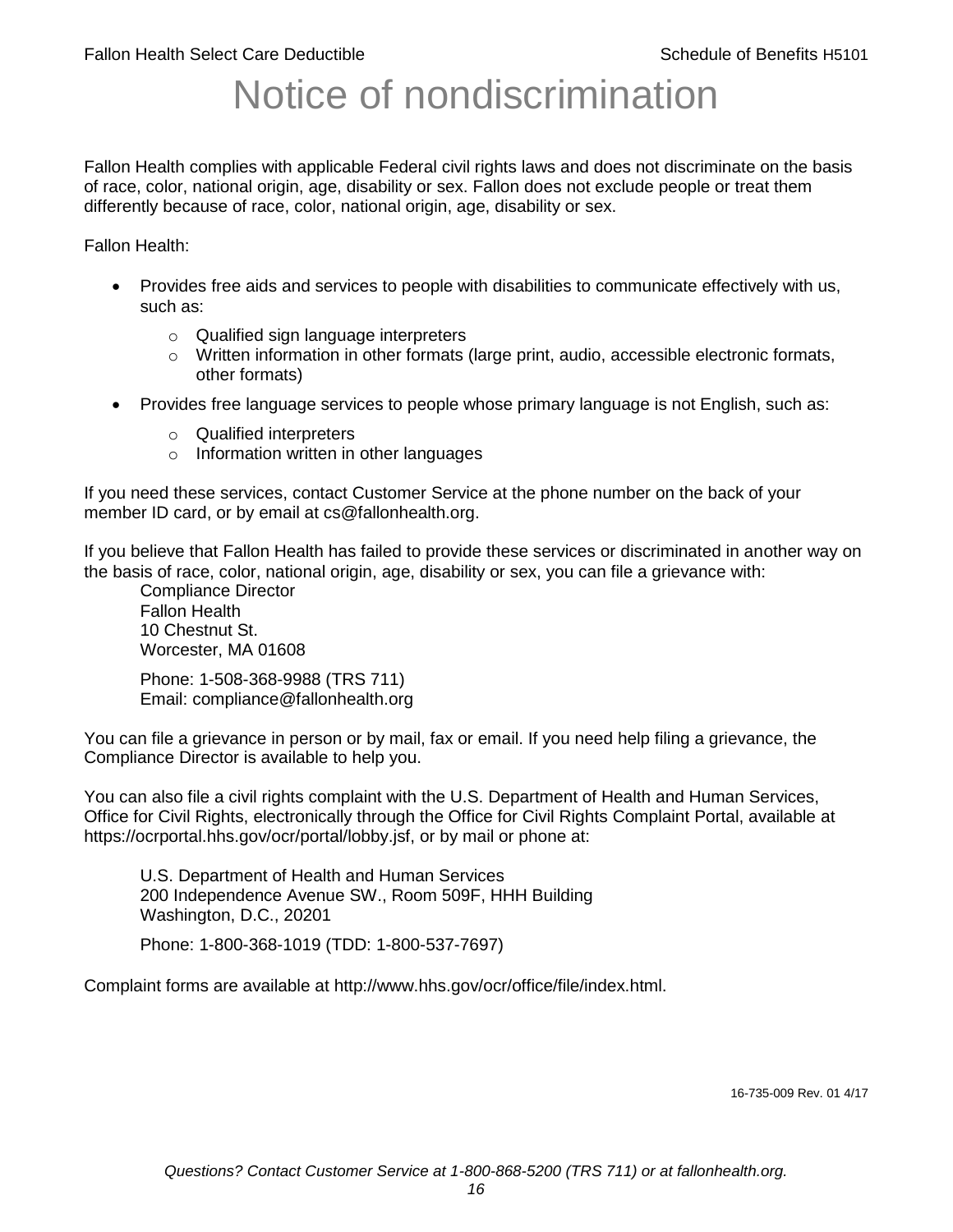# Important!

If you, or someone you're helping, has questions about Fallon Health, you have the right to get help and information in your language at no cost. To talk to an interpreter, call 1-800-868-5200.

#### **Spanish:**

Si usted, o alguien a quien usted está ayudando, tiene preguntas acerca de Fallon Health, tiene derecho a obtener ayuda e información en su idioma sin costo alguno. Para hablar con un intérprete, llame al 1-800-868-5200.

#### **Portuguese:**

Se você, ou alguém a quem você está ajudando, tem perguntas sobre o Fallon Health, você tem o direito de obter ajuda e informação em seu idioma e sem custos. Para falar com um intérprete, ligue para 1-800-868-5200.

#### **Chinese:**

如果您,或是您正在協助的對象,有關於[插入項目的名稱 Fallon Health 方面的問題, 您有權利免費以您的母語得到幫助和訊息。洽詢一位翻譯員, 請撥電話 [在此插入數字 1-800-868-5200.

#### **Haitian Creole:**

Si oumenm oswa yon moun w ap ede gen kesyon konsènan Fallon Health, se dwa w pou resevwa asistans ak enfòmasyon nan lang ou pale a, san ou pa gen pou peye pou sa. Pou pale avèk yon entèprèt, rele nan 1-800-868-5200.

#### **Vietnamese:**

Nếu quý vị, hay người mà quý vị đang giúp đỡ, có câu hỏi về Fallon Health, quý vị sẽ có quyền được giúp và có thêm thông tin bằng ngôn ngữ của mình miễn phí. Để nói chuyện với một thông dịch viên, xin gọi 1-800-868-5200.

#### **Russian:**

Если у вас или лица, которому вы помогаете, имеются вопросы по поводу Fallon Health, то вы имеете право на бесплатное получение помощи и информации на вашем языке. Для разговора с переводчиком позвоните по телефону 1-800-868-5200.

#### **Arabic:**

إن كان لديك أو لدى شخص تساعده أسئلة بخصوص Health Fallon، فلديك الحق في الحصول على المساعدة والمعلومات الضرورية بلغتك من دون اية تكلفة .للتحدث مع مترجم اتصل ب .1-800-868-5200

# **Khmer/Cambodian:**

ប្រសិនបរើអ្នក ឬនរណាម្ននក់ដែលអ្នកកំពុងដែជយ ម្ននសំណួរអ្៎ពី Fallon Health រប, អ្នកម្ននសិេធិេ្រុលជំនួយនិងព័ែ៌ម្នន បៅកនុងភាសា ររស់អ្នក រោយម្ិនអ្ស់រ្ំ ក់ ។ ដររំម្ រនី ិយាយជាម្ួយអ្នក កែប្រ សូ ម្ 1-800-868-5200 ។